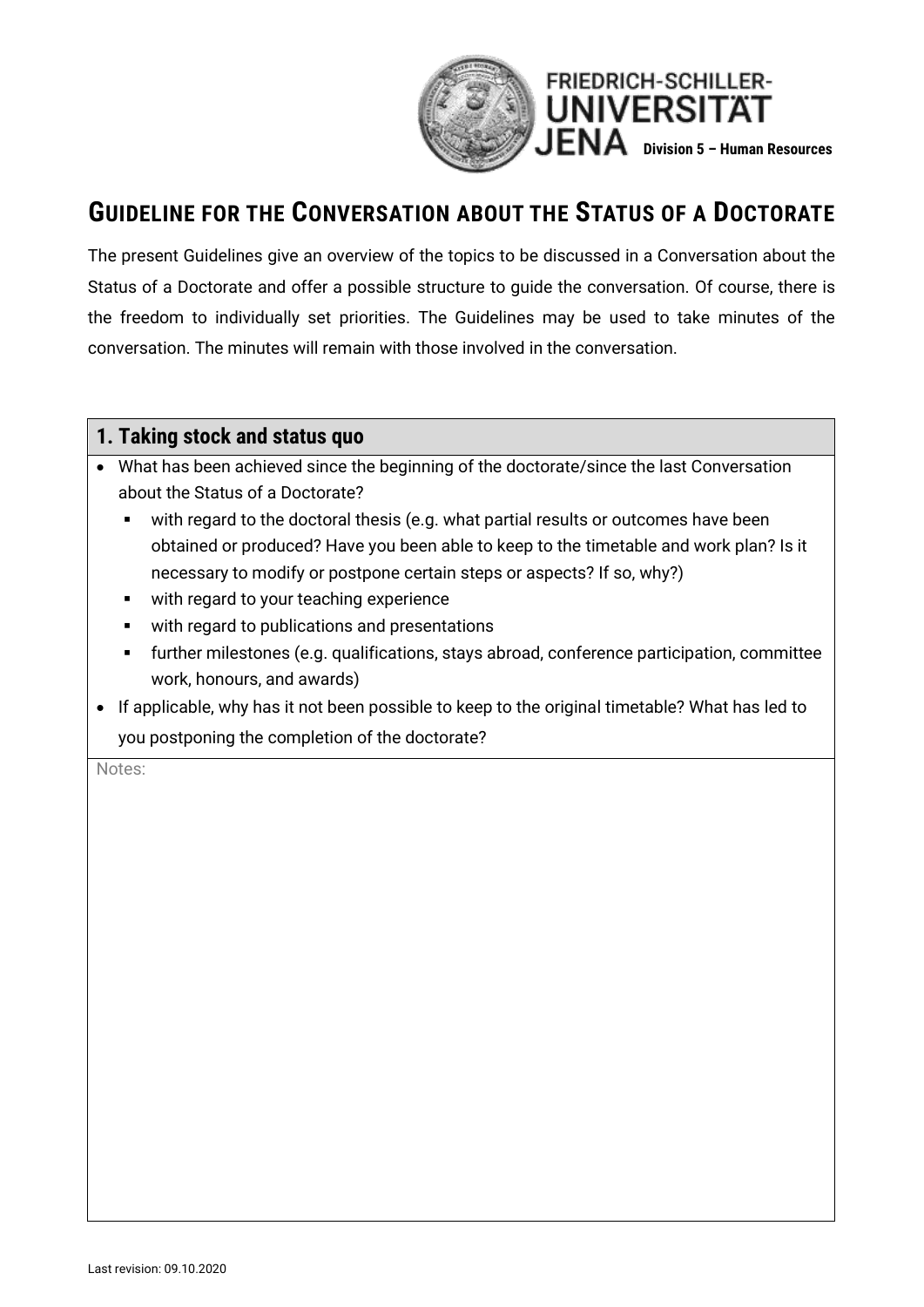

## **2. Objectives for the upcoming year**

- Objectives for progressing with the doctoral thesis/Update of the timetable and work plan (What are the next steps? What milestones do you want to reach by the time for the next conversation on the status of your doctorate?)
- Objectives in teaching
- Objectives regarding publications and presentations (what kind of publications, number, and quality of publications)
- further objectives

Notes: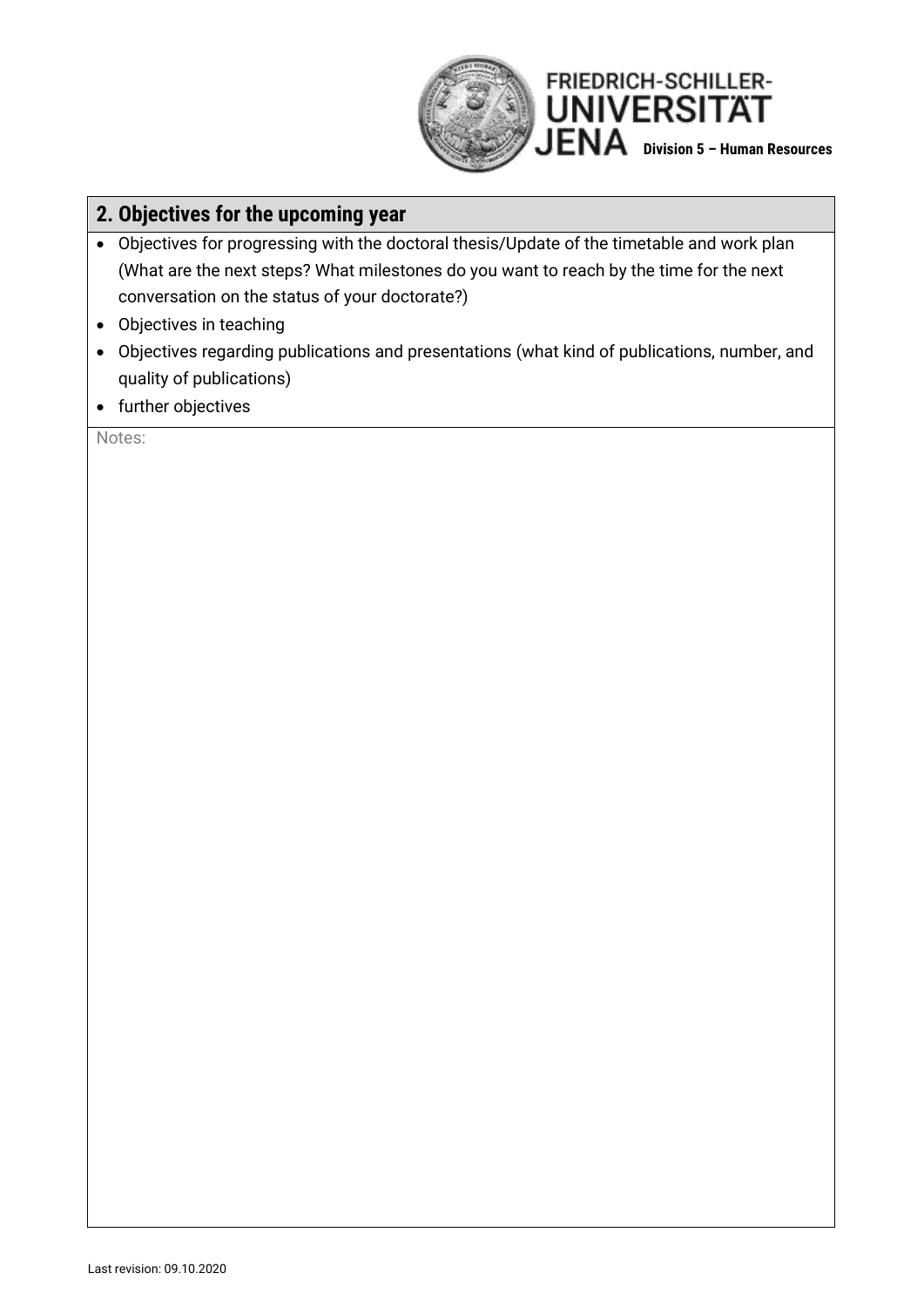

### **3. Support from the involved supervisors**

- What obstacles have you come across on the way to reach your goals? How could these be overcome? What support would you need? (e.g. concerning your tasks, work environment, leadership, collaboration, staff development/continued education, ...)
- What about the reconciliation of family life and you pursuing your doctorate? How could supervisors provide you with support regarding this challenge?

Notes: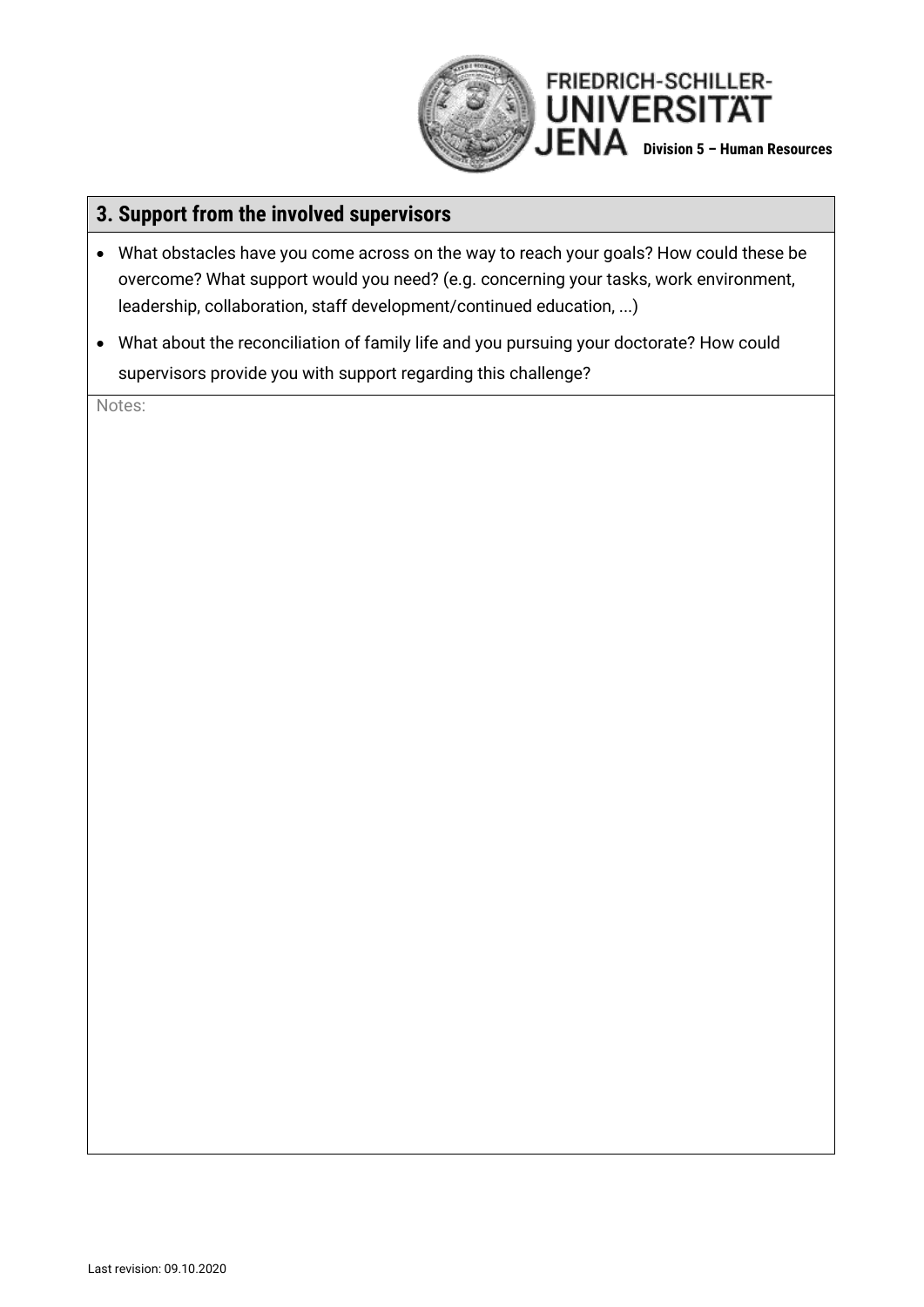

#### **4. Agreements and arrangements**

At the end of the conversation, you should agree on concrete arrangements which shall be **documented in the Confirmation of having held this Conversation about the Status of a Doctorate**, and shall be attached to the Request for Continued Employment:

- For what time frame are you requesting continued employment?
- What academic qualification objectives will you be pursuing?

Please note: Continued employment requires a contract that is meant to promote the individual academic or artistic qualification and development of the academic staff person in question. The planned duration of the continued employment contract should be appropriate and reasonable for the staff person to meet the intended qualification objectives.

• Have other arrangements been agreed upon?

Notes:

Date of the conversation: \_\_\_\_\_\_\_\_\_\_\_\_\_\_\_\_\_\_\_\_\_\_\_\_\_\_\_\_\_\_

Signature Academic Staff Signature Supervisor Signature Supervisor Signature 2nd supervisor

\_\_\_\_\_\_\_\_\_\_\_\_\_\_\_\_\_\_\_\_\_\_\_\_\_\_\_\_ \_\_\_\_\_\_\_\_\_\_\_\_\_\_\_\_\_\_\_\_\_\_\_\_\_\_\_\_ \_\_\_\_\_\_\_\_\_\_\_\_\_\_\_\_\_\_\_\_\_\_\_\_\_